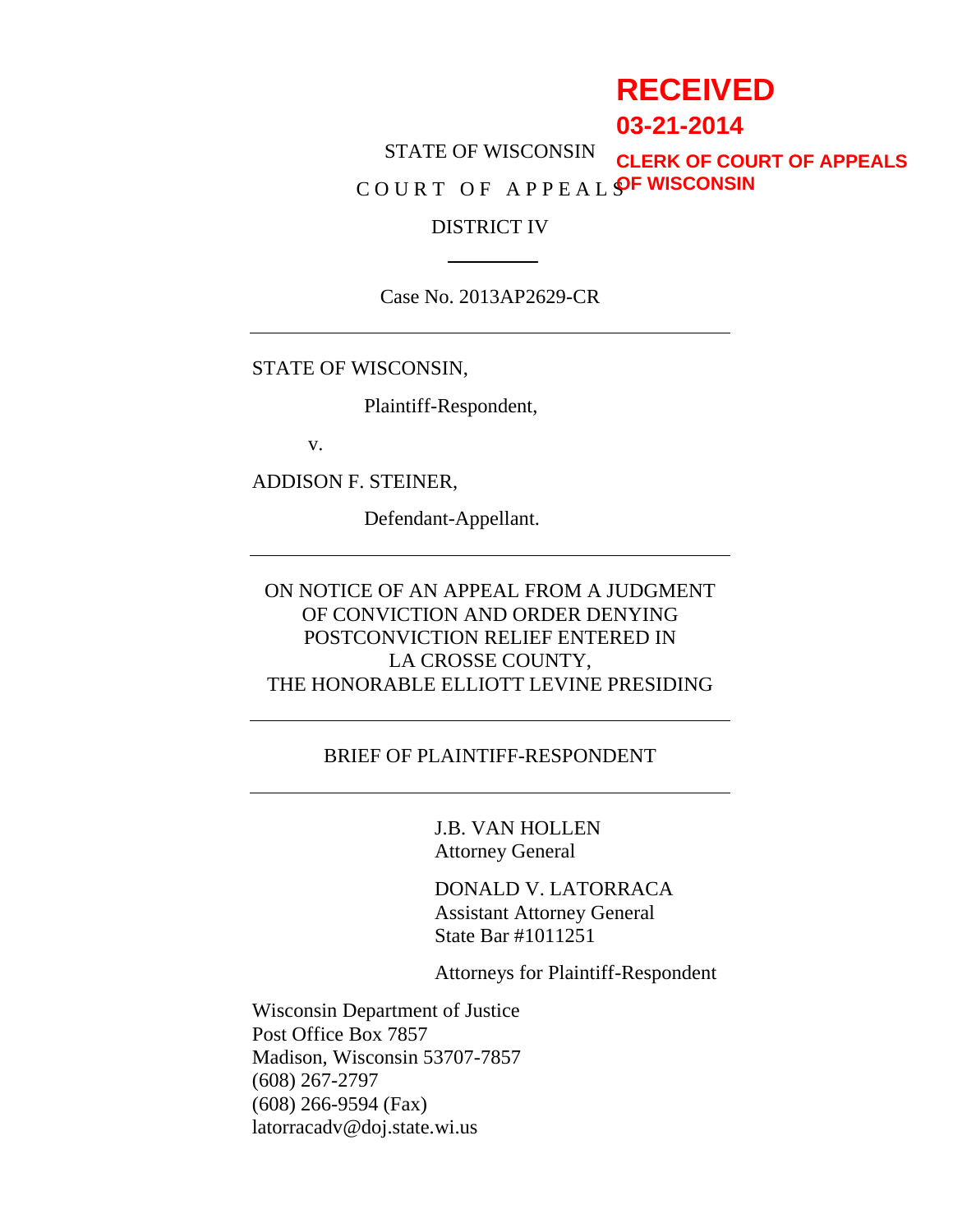# TABLE OF CONTENTS

|                 | STATEMENT OF ORAL ARGUMENT AND                                                                                                                                                                                                                    |
|-----------------|---------------------------------------------------------------------------------------------------------------------------------------------------------------------------------------------------------------------------------------------------|
|                 | STATEMENT OF THE CASE AND FACTS 2                                                                                                                                                                                                                 |
|                 |                                                                                                                                                                                                                                                   |
|                 |                                                                                                                                                                                                                                                   |
|                 | THE STATE PRESENTED SUFFICIENT<br>EVIDENCE TO CONVICT STEINER OF<br>ABANDONMENT OF A CHILD,<br>CONTRARY TO WIS. STAT. § 948.20, EVEN<br>THOUGH THE STATE DID NOT OFFER<br>EVIDENCE THAT STEINER INTENDED TO<br>"PERMANENTLY" ABANDON THE CHILD. 3 |
| A.              |                                                                                                                                                                                                                                                   |
| <b>B.</b>       | Applicable standard of review and<br>pertinent principles of statutory                                                                                                                                                                            |
| $\mathcal{C}$ . | By failing to timely object to the state's<br>definition of abandon in closing<br>argument, Steiner has forfeitured his                                                                                                                           |
| D.              | Child abandonment, as proscribed in<br>Wis. Stat. § 948.20, does not require<br>proof that a defendant intended to                                                                                                                                |
| Ε.              | The state presented sufficient evidence<br>from which the jury could conclude that<br>Steiner abandoned his three year old son,<br>DJS, in a place where DJS could have<br>potentially suffered because of neglect12                              |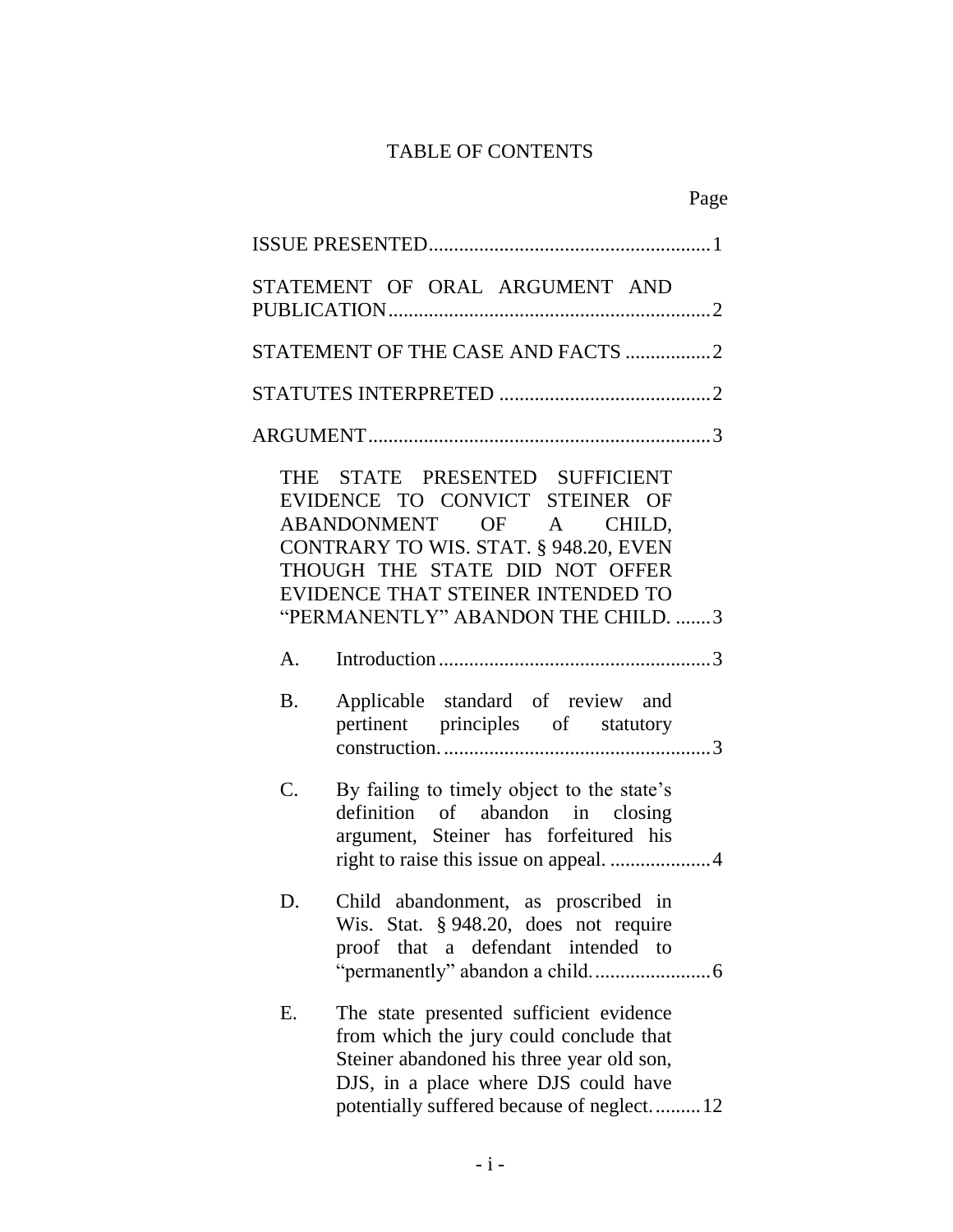| This Court should not exercise its<br>F.<br>discretionary authority and reverse<br>Steiner's conviction under Wis. Stat. |
|--------------------------------------------------------------------------------------------------------------------------|
|                                                                                                                          |
| Cases                                                                                                                    |
| Spiegelberg v. State,<br>2006 WI 75, 291 Wis. 2d 601,                                                                    |
| State v. Avery,<br>2013 WI 13, 345 Wis. 2d 407,                                                                          |
| State v. Johnson,<br>2007 WI 107, 304 Wis. 2d 318,                                                                       |
| State v. Jorgensen,<br>2008 WI 60, 310 Wis. 2d 138,                                                                      |
| State v. Lasky,<br>2002 WI App 126, 254 Wis. 2d 789,                                                                     |
| State v. Ndina,<br>2009 WI 21, 315 Wis. 2d 653,                                                                          |
| State v. Neuser,<br>191 Wis. 2d 131,<br>528 N.W.2d 49 (Ct. App. 1995)  11, 12                                            |
| State v. Pettit,<br>171 Wis. 2d 627,<br>492 N.W.2d 633 (Ct. App. 1992)  14                                               |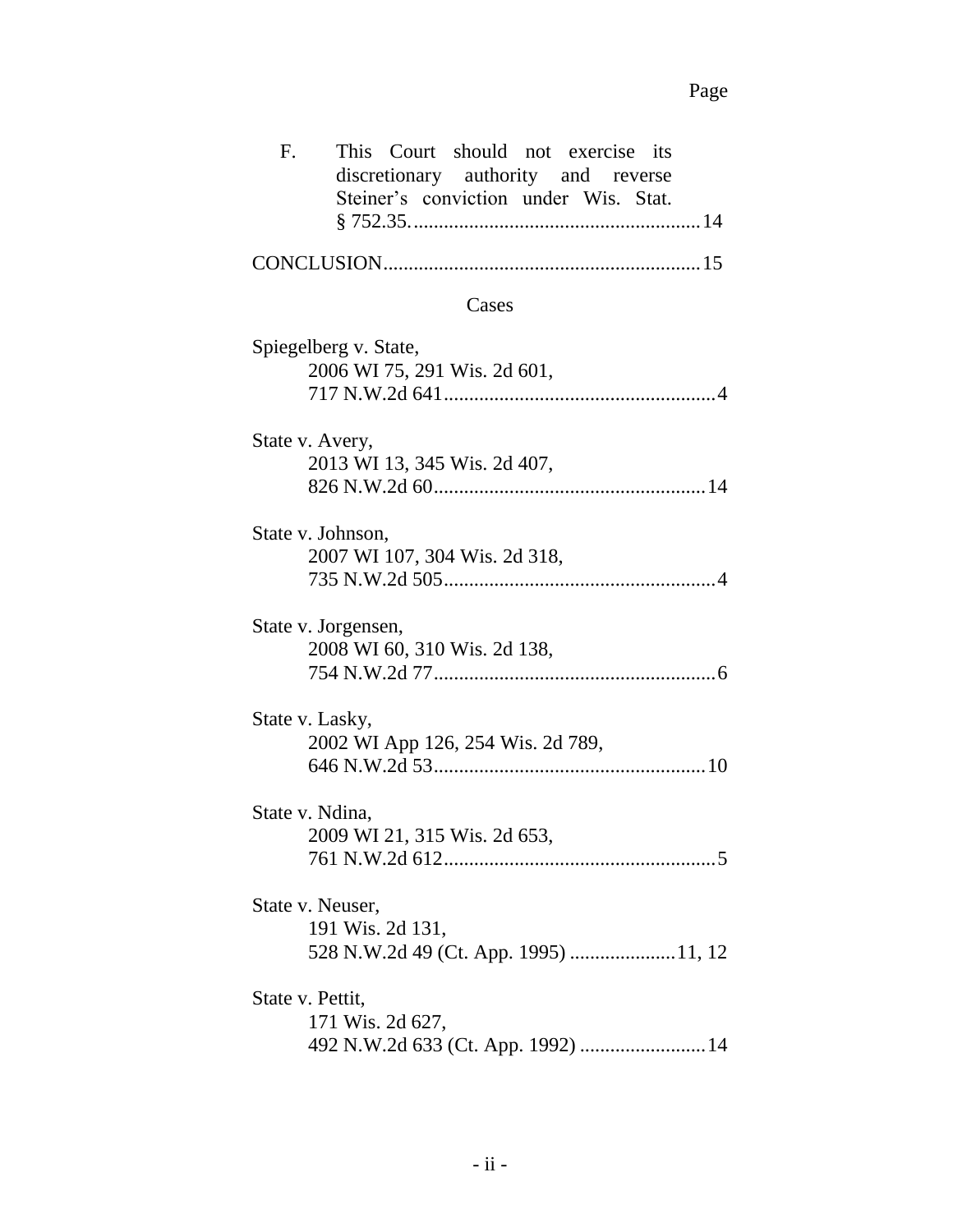| State v. Poellinger,<br>153 Wis. 2d 493,          |  |  |  |  |
|---------------------------------------------------|--|--|--|--|
| State v. Schwarz,<br>228 Or. App. 273,            |  |  |  |  |
| State v. Wilson,                                  |  |  |  |  |
| State v. Ziegler,<br>2012 WI 73, 342 Wis. 2d 256, |  |  |  |  |
| United States v. Olano,                           |  |  |  |  |
| <b>Statutes</b>                                   |  |  |  |  |
|                                                   |  |  |  |  |
|                                                   |  |  |  |  |
|                                                   |  |  |  |  |
|                                                   |  |  |  |  |
|                                                   |  |  |  |  |
|                                                   |  |  |  |  |
|                                                   |  |  |  |  |
|                                                   |  |  |  |  |
|                                                   |  |  |  |  |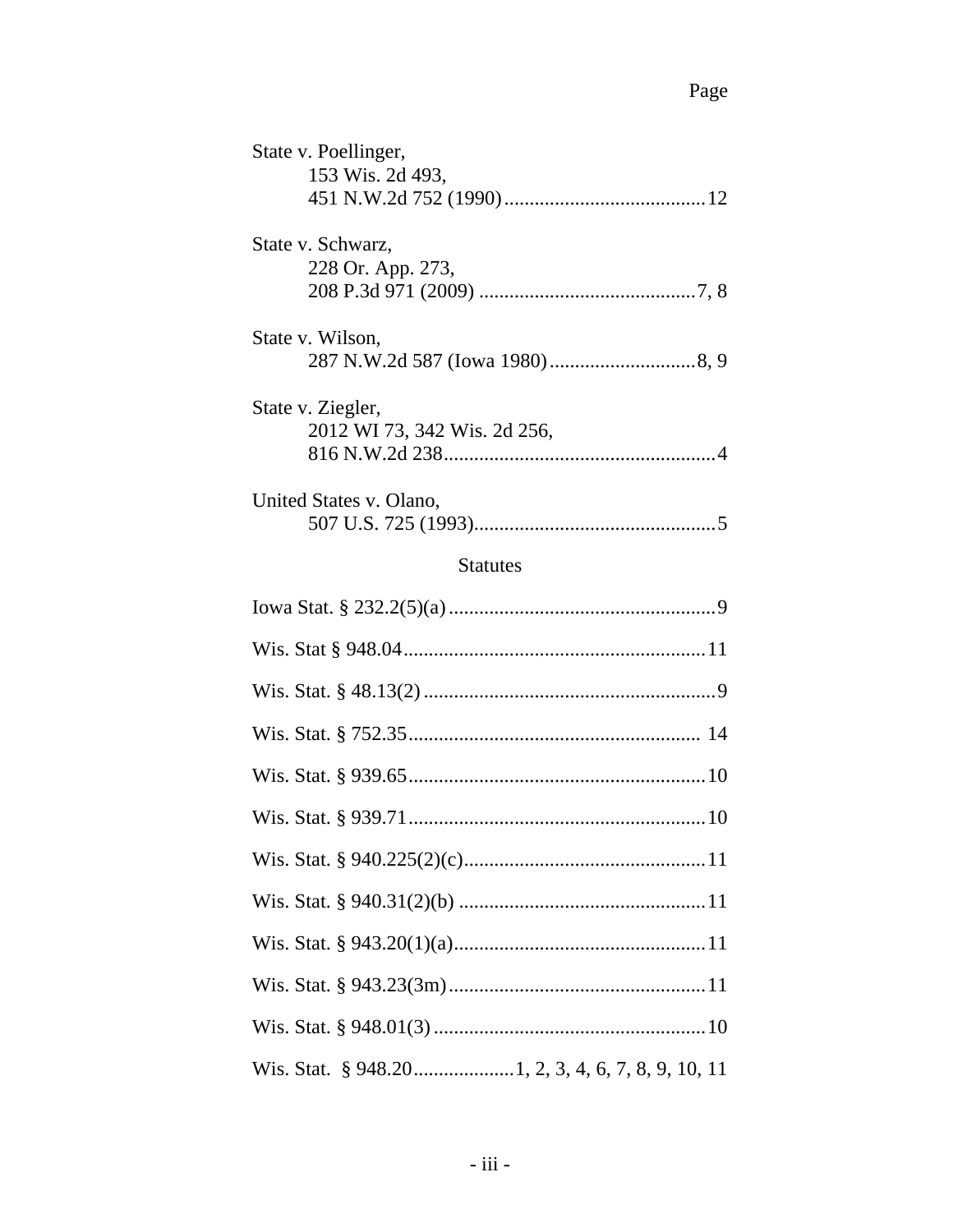# Page

| <b>Other Authorities</b>          |  |
|-----------------------------------|--|
| Webster's Third New International |  |
|                                   |  |
|                                   |  |
|                                   |  |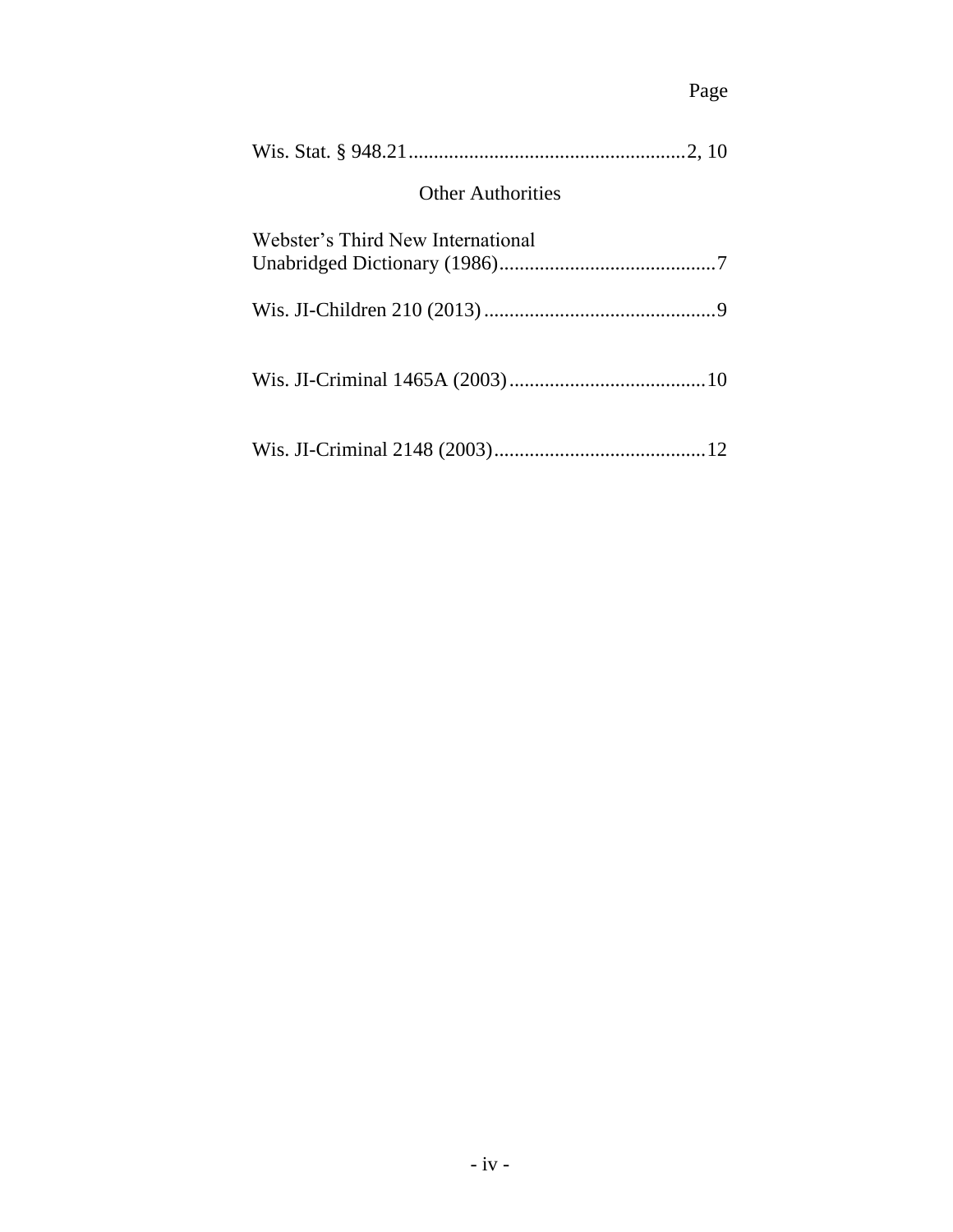#### STATE OF WISCONSIN

### COURT OF APPEALS

#### DISTRICT IV

Case No. 2013AP2629-CR

STATE OF WISCONSIN,

Plaintiff-Respondent,

v.

ADDISON F. STEINER,

Defendant-Appellant.

ON NOTICE OF AN APPEAL FROM A JUDGMENT OF CONVICTION AND ORDER DENYING POSTCONVICTION RELIEF ENTERED IN LA CROSSE COUNTY, THE HONORABLE ELLIOTT LEVINE PRESIDING

#### BRIEF OF PLAINTIFF-RESPONDENT

#### ISSUE PRESENTED

Did the state present sufficient evidence to convict Steiner of abandonment of a child, contrary to Wis. Stat. § 948.20, even though the state did not offer evidence that Steiner intended to "permanently" abandon the child.

Trial Court Answered: Yes.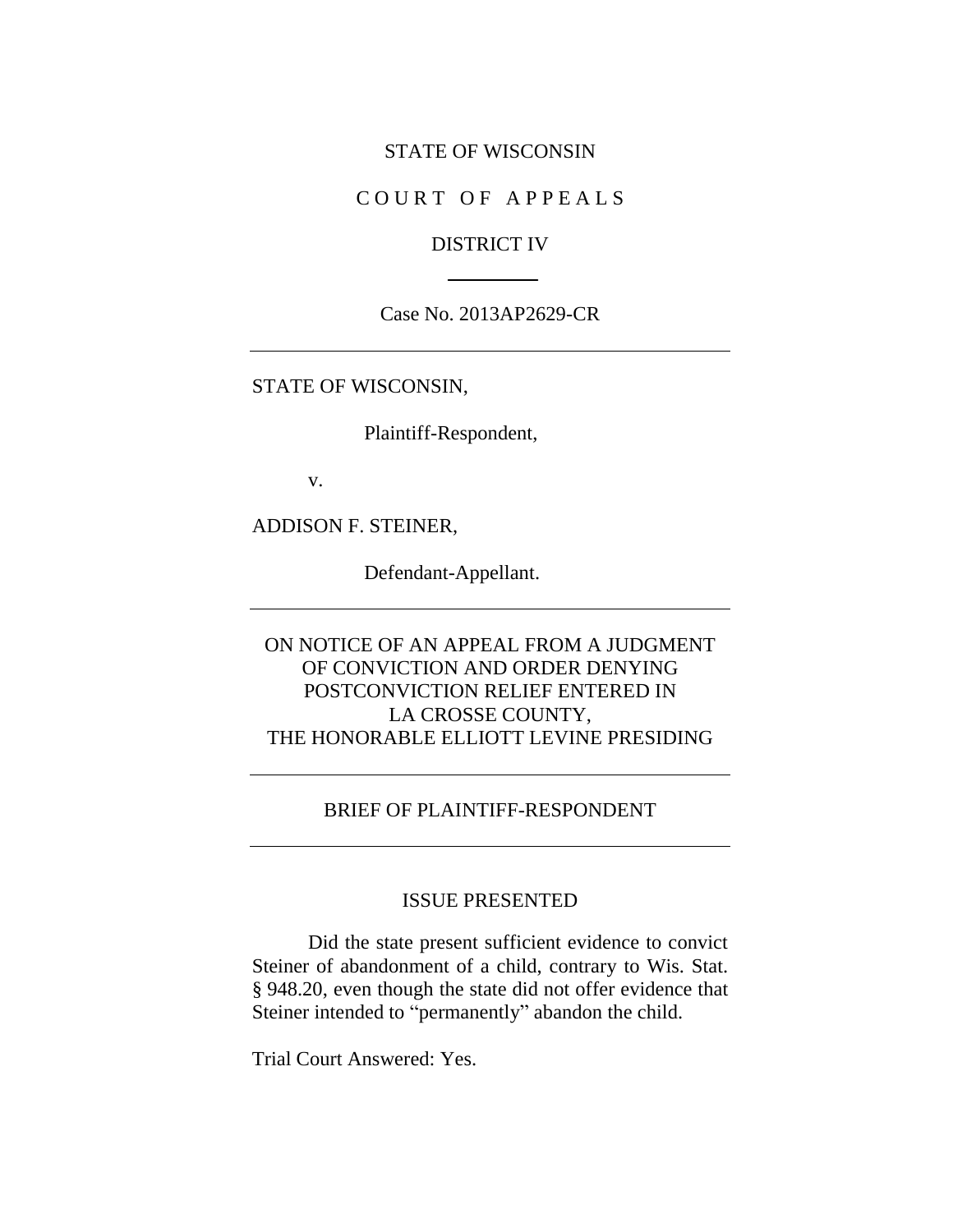### STATEMENT OF ORAL ARGUMENT AND PUBLICATION

The State does not seek oral argument because it believes that the parties' briefs fully present the issues on appeal and fully develop the theories and legal arguments on each side. Publication may be appropriate if this Court reaches the question of whether abandonment of a child requires the state to prove that the defendant intended to "permanently" abandon the child by leaving the child in a place where the child may have suffered from neglect.

#### STATEMENT OF THE CASE AND FACTS

The state will supplement the statement of case and facts as appropriate in its argument.

#### STATUTES INTERPRETED

Wisconsin Statute § 948.20 provides:

part:

**948.20 Abandonment of a child.** Whoever, with intent to abandon the child, leaves any child in a place where the child may suffer because of neglect is guilty of a Class G felony.

Wisconsin Statute § 948.21 provides in relevant

**948.21 Neglecting a child.** (1) Any person who is responsible for a child's welfare who, through his or her actions or failure to take action, intentionally contributes to the neglect of the child is guilty of one of the following: (a) A Class A misdemeanor. . .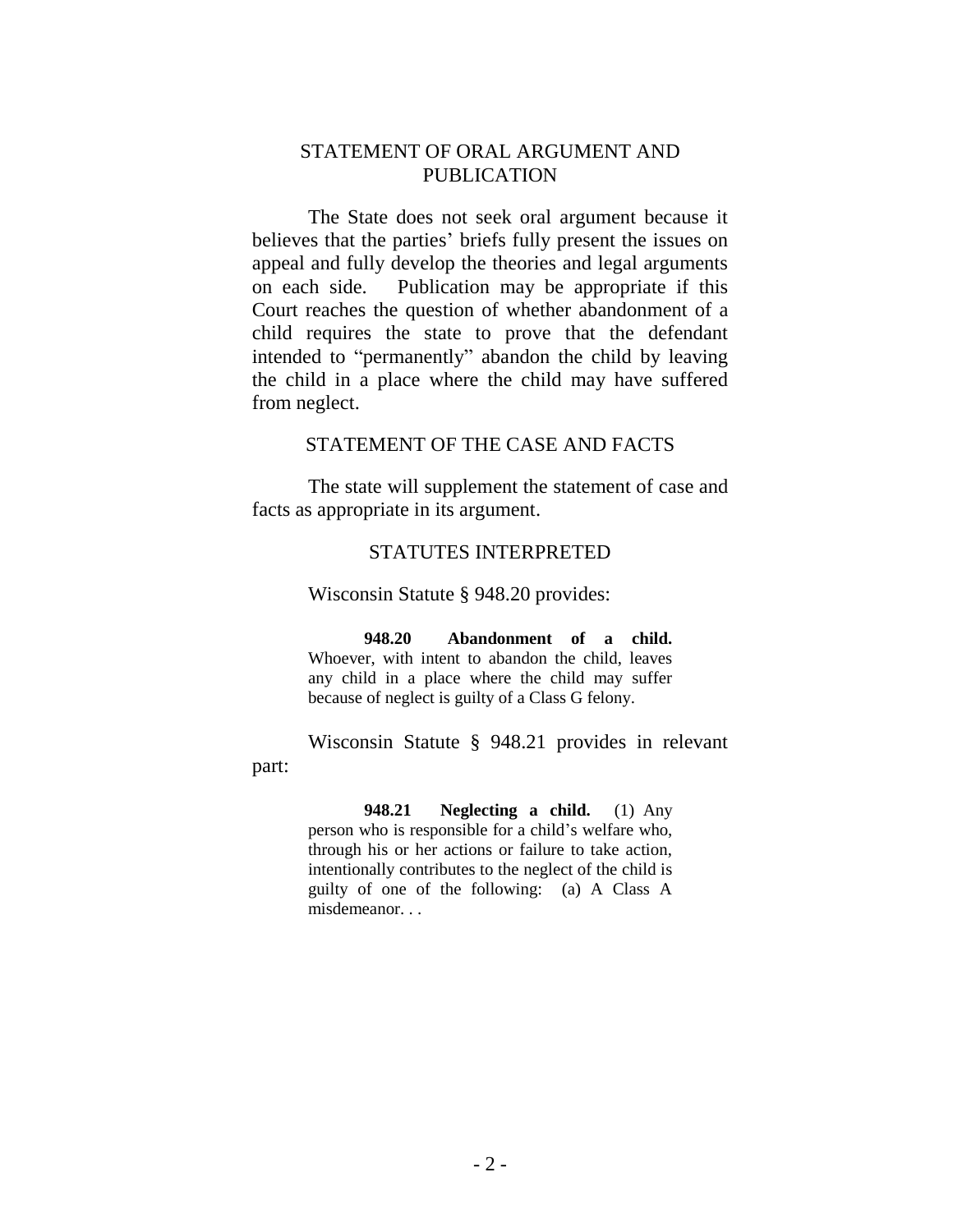#### ARGUMENT

## THE STATE PRESENTED SUFFICIENT EVIDENCE TO CONVICT STEINER OF ABANDONMENT OF A CHILD, CONTRARY TO WIS. STAT. § 948.20, EVEN THOUGH THE STATE DID NOT OFFER EVIDENCE THAT STEINER INTENDED TO "PERMANENTLY" ABANDON THE CHILD.

#### A. Introduction

A jury found Steiner guilty of abandonment of a child, contrary to Wis. Stat. § 948.20. In his postconviction motion and on appeal, Steiner contends that the state failed to present sufficient evidence to convict him. Steiner asserts that the child abandonment statute requires the state to establish that he intended to "permanently" abandon his three year old son, DJS, when he left DJS in a place where DJS may have suffered from neglect. Defendant's brief at 6-7.

The state disagrees. The state's position is that abandonment of a child does not require proof that a defendant intends to "permanently" abandon a child. As such, the evidence that the state offered at trial provided a sufficient basis upon which the jury could find Steiner guilty of abandoning DJS in violation of Wis. Stat. § 948.20.

> B. Applicable standard of review and pertinent principles of statutory construction.

The issue before this Court presents a novel question of statutory construction that relates to the sufficiency of the evidence. Specifically, this Court must decide whether Wis. Stat. § 948.20 prohibiting child abandonment requires the state to demonstrate that the defendant intended to "permanently" abandon a child by leaving the child in a place where the child may have suffered from neglect.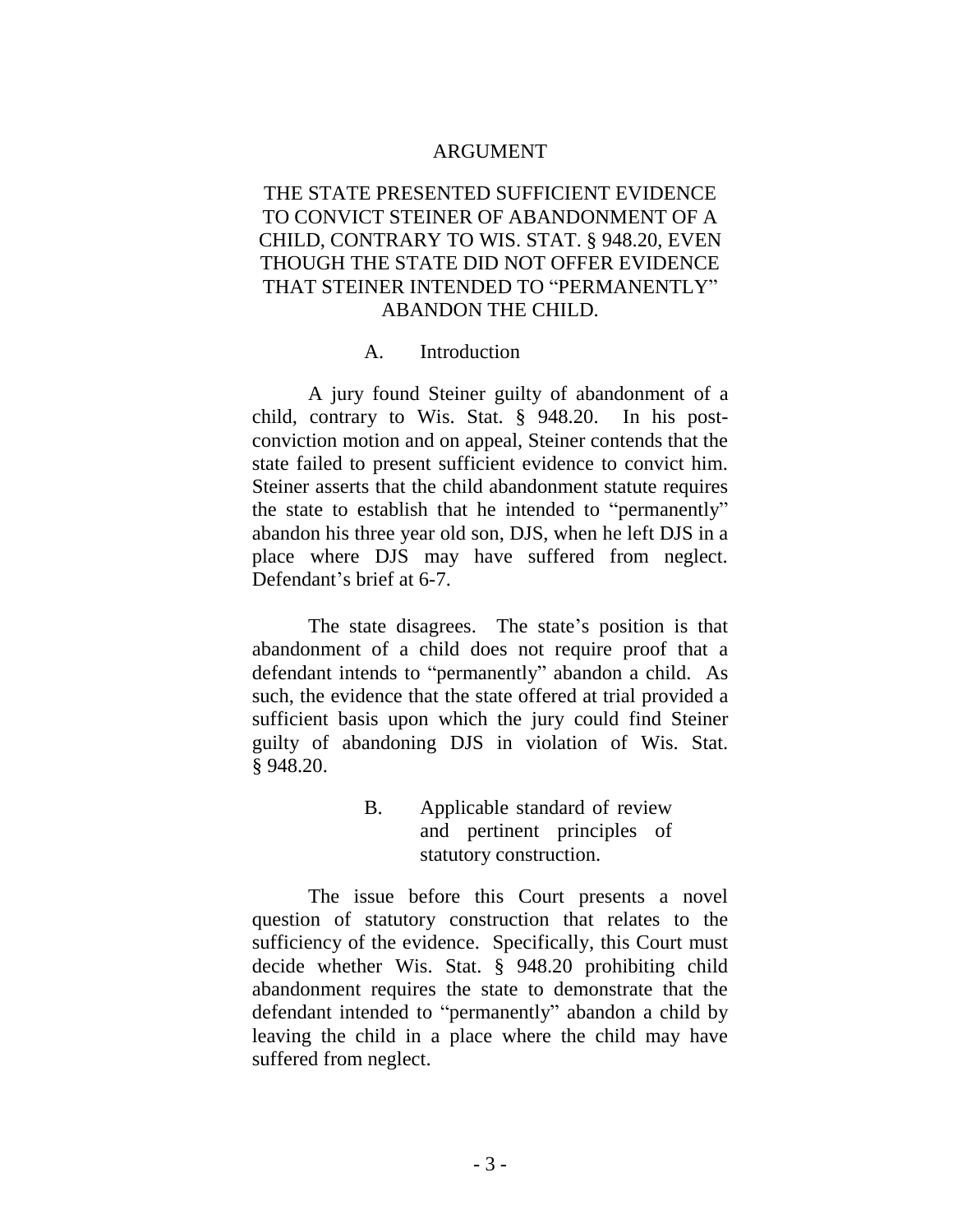The interpretation and application of Wis. Stat. § 948.20 present a question of law that an appellate court reviews de novo, while benefiting from the analysis of the circuit court. *See State v. Ziegler*, 2012 WI 73, ¶ 37, 342 Wis. 2d 256, 816 N.W.2d 238. In *State v. Johnson*, 2007 WI 107, 304 Wis. 2d 318, 735 N.W.2d 505, the Wisconsin Supreme Court further summarized relevant principles of statutory construction:

> "[S]tatutory interpretation `begins with the language of the statute. If the meaning of the statute is plain, we ordinarily stop the inquiry.'" We interpret statutory language "in the context in which it is used; not in isolation but as part of a whole; in relation to the language of surrounding or closelyrelated statutes; and reasonably, to avoid absurd or unreasonable results." Where this process yields a plain meaning, the statute is not ambiguous and is applied according to this ascertainment of its meaning. If the language is ambiguous, however, we look beyond the language and examine the scope, history, context, and purpose of the statute.

*Id.* at  $\P$  28 (citations omitted). In determining a word's ordinary meaning, a court may consult dictionaries to aid in the construction of undefined words. *Spiegelberg v. State*, 2006 WI 75, ¶ 19, 291 Wis. 2d 601, 717 N.W.2d 641.

> C. By failing to timely object to the state's definition of abandon in closing argument, Steiner has forfeitured his right to raise this issue on appeal.

At trial, Steiner did not request the court to instruct the jury that the "intent to abandon" must be permanent. Likewise, Steiner did not object when the prosecutor argued that "[t]here's nothing in the jury instruction that abandon means permanently . . . That's because you can abandon somebody even though it is not permanent"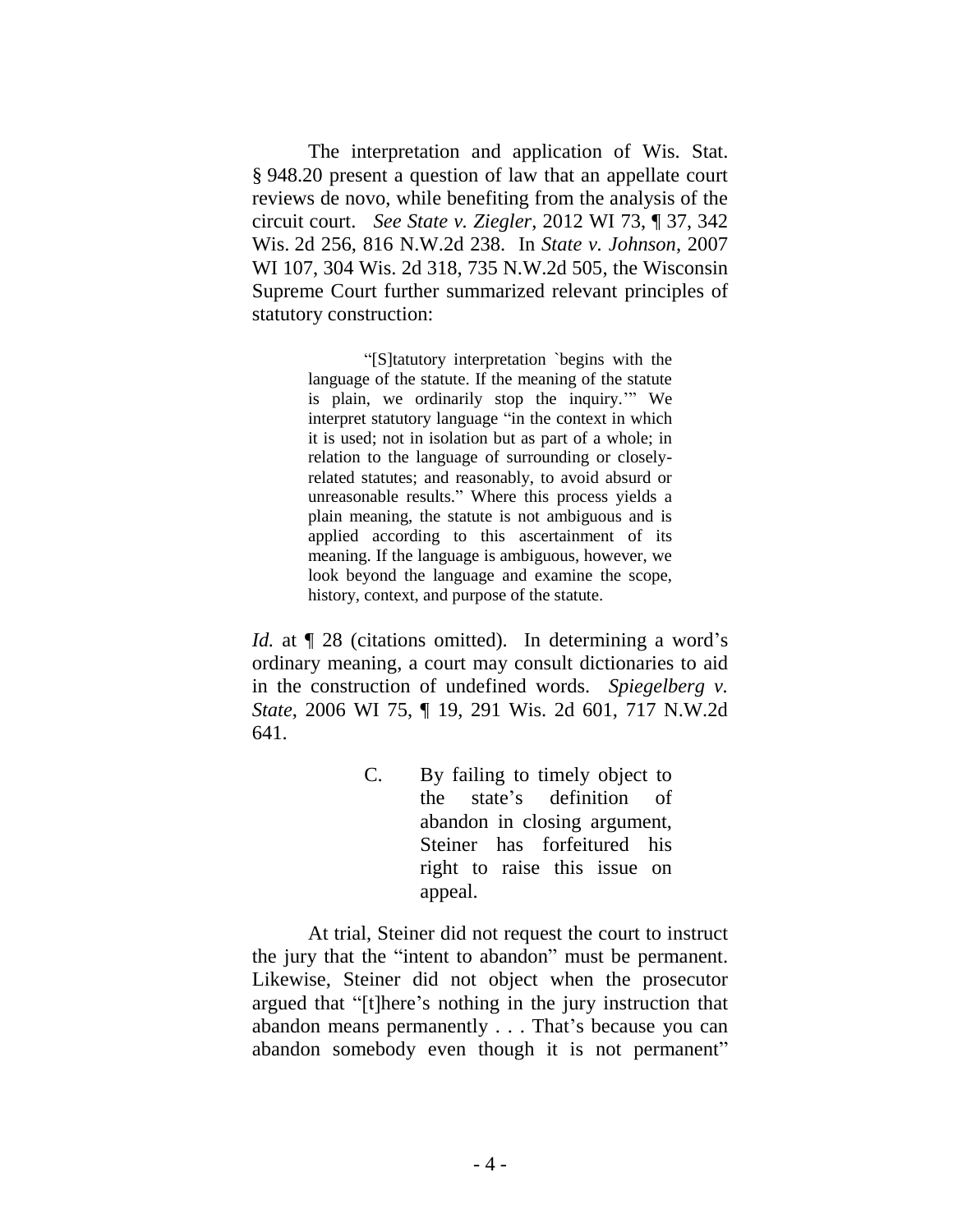(91:68). Steiner first raised this claim in his subsequent post-conviction motion (72).

Steiner's failure to object to the prosecutor's closing argument that abandonment need not be permanent constitutes a forfeiture of his right to raise this issue on appeal. The Wisconsin Supreme Court has more recently distinguished between the concept of waiver and forfeiture in *State v. Ndina*, 2009 WI 21, ¶ 29, 315 Wis. 2d 653, 761 N.W.2d 612: "'Whereas forfeiture is the failure to make the timely assertion of a right, waiver is the intentional relinquishment or abandonment of a known right.'" (*quoting United States v. Olano*, 507 U.S. 725, 733 (1993)).

As the *Ndina* court explained:

The purpose of the "forfeiture" rule is to enable the circuit court to avoid or correct any error with minimal disruption of the judicial process, eliminating the need for appeal. The forfeiture rule also gives both parties and the circuit court notice of the issue and a fair opportunity to address the objection; encourages attorneys to diligently prepare for and conduct trials; and prevents attorneys from "sandbagging" opposing counsel by failing to object to an error for strategic reasons and later claiming that the error is grounds for reversal.

*Ndina* at  $\P$  30 (footnote omitted). Further, Steiner's failure to object does not go to a fundamental constitutional right which can only be waived through the defendant's personal and express waiver. *Ndina* at ¶ 31. Under the circumstances, Steiner's failure to object deprived the trial court of an opportunity to timely address his alleged claim of error. As such, he has forfeited his right to raise this claim on appeal.

Steiner's failure to object does not constitute plain error that would warrant a reversal. Under the plain error doctrine, appellate courts may review errors that were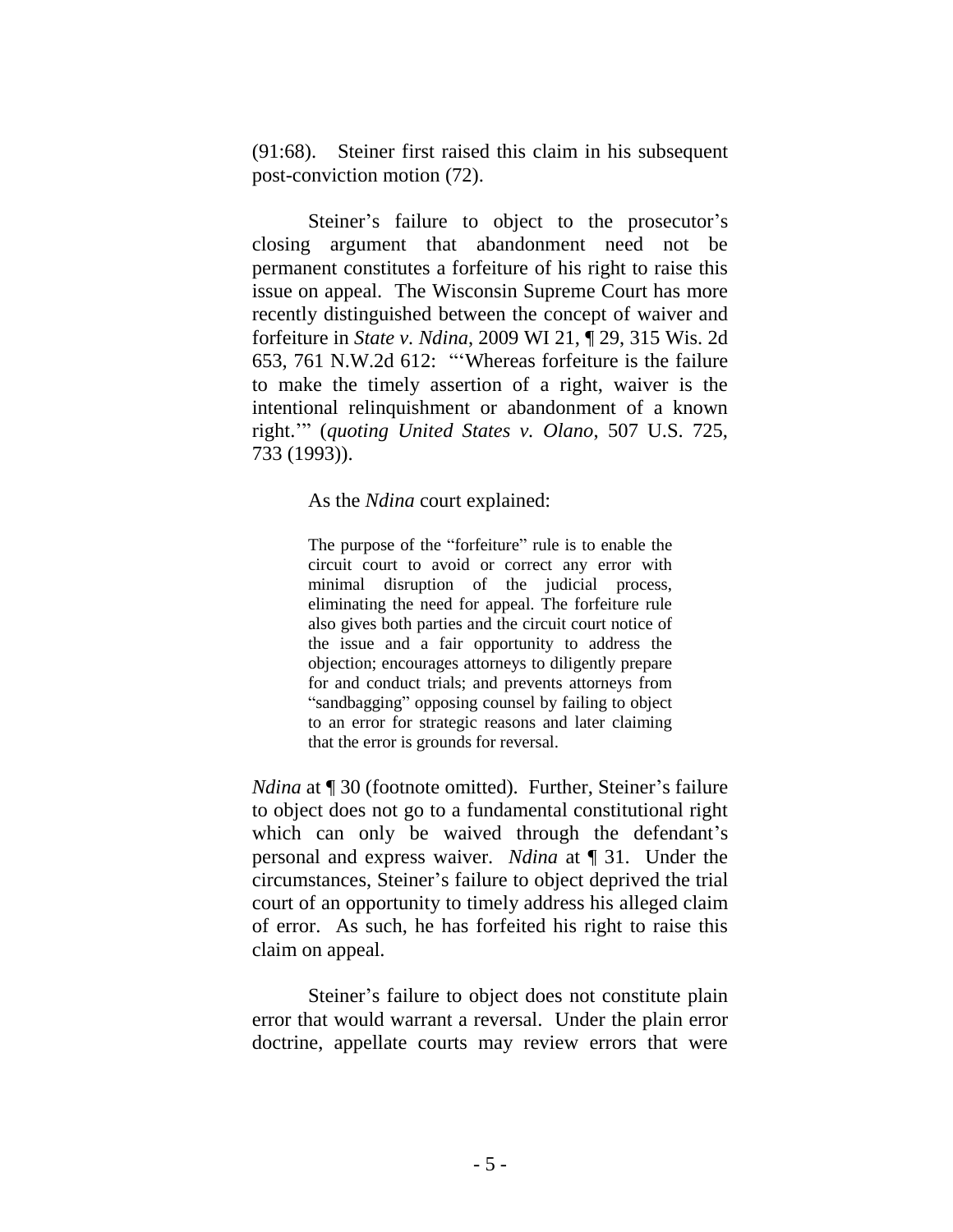waived<sup>1</sup> through a failure to object. *State v. Jorgensen*, 2008 WI 60, ¶ 21, 310 Wis. 2d 138, 754 N.W.2d 77. The error must be so fundamental that a new trial must be granted even though no objection was made. The error must be "'obvious and substantial.'" *Id.* (quoted source omitted). However, "[c]ourts should use the plain error doctrine sparingly." *Id.*

The defendant bears the burden of establishing that the error was "fundamental, obvious, and substantial." *Jorgensen,* 310 Wis. 2d 138, ¶ 23. If the defendant meets his burden then the burden shifts to the state to prove that the error was harmless. *Id.*

Here, Steiner has failed to demonstrate that the claimed error here meets the standard for reversal on grounds of plain error. As such, this Court should find that Steiner has forfeited his right to raise his claim on appeal. However, even if this Court reaches the merits of Steiner's claim, no error occurred.

> D. Child abandonment, as proscribed in Wis. Stat. § 948.20, does not require proof that a defendant intended to "permanently" abandon a child.

Steiner invites this Court to interpret the phrase "with intent to abandon" to mean "an intent to *permanently* leave the child." Defendant's brief at 8 (emphasis added). The state requests this Court to decline Steiner's invitation to limit application of Wis. Stat. § 948.20 to those situations where the state demonstrates that the defendant intended to permanently abandon a child.

 $\overline{a}$ 

<sup>1</sup> While the *Jorgensen* court uses the phrase "waived," the proper term should be "forfeited" in light of the court's subsequent decision in *Ndina*.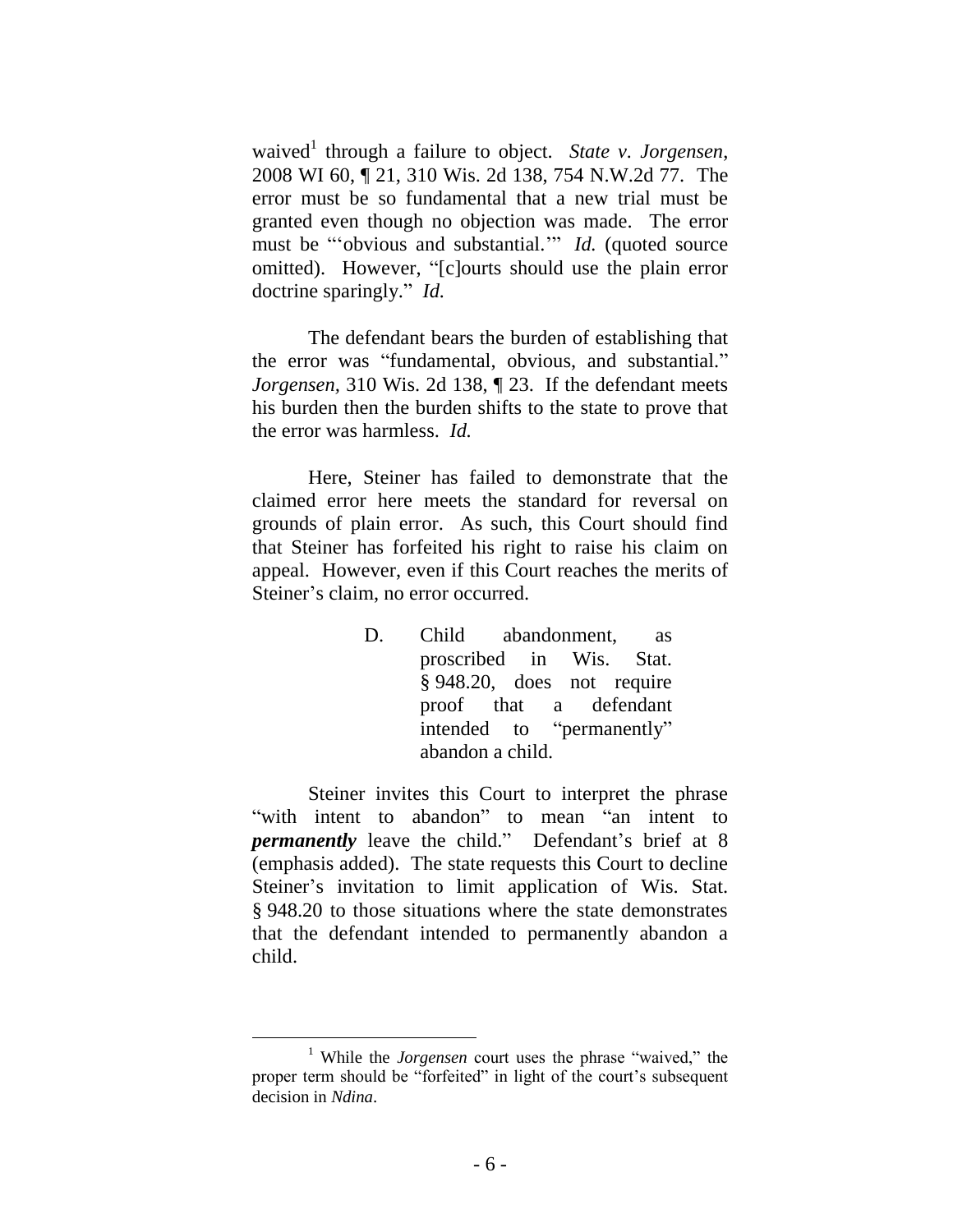Wisconsin Stat. § 948.20 prohibits a person who has the "intent to abandon the child" from "leav[ing] [the] child in a place where the child may suffer because of neglect." The Legislature did not seek to limit the scope of the phrase "intent to abandon" to situations where the intent is permanent. Indeed, to limit Wis. Stat. § 948.20's application to cases of permanent abandonment undermines the statute's primary purpose: protecting children from being left alone in a place where they may suffer from neglect.

Steiner asks this court to rely upon the common and approved usage of abandon through reference to a dictionary. To that end, he hones in on the first definition of abandon in *Webster's Third New International Unabridged Dictionary* (1986). Defendant's brief at 9. That definition provides "1: to cease to assert or exercise an interest, right, or title to esp. with intent of never again resuming or reasserting it." *Webster's* at 2. Steiner places undue weight on the first definition of abandon. "*Webster's*, however, does not list its definitions in order of preference; rather, it lists its definitions in order of historical usage. *Webster's* at 17a, note 12.5." *State v. Schwarz*, 228 Or. App. 273, 208 P.3d 971, 973 (2009).

In *Schwarz*, the Oregon Court of Appeals addressed whether the phrase "with the intent to abandon" in the context of a criminal maltreatment statute required proof that a caregiver's abandonment was permanent. *Id.* at 971. The *Schwarz* court rejected reliance on *Webster's* first definition of abandon, finding that it appears to relate to the abandonment of property rather than an individual. *Id*. at 973. Instead, it relied upon a definition which more clearly applied to people. That definition provided "3: to forsake or desert esp. in spite of an allegiance, duty, or responsibility \* \* \*: withdraw one's protection support or help from[.]" *Webster's* at 2 as quoted in *Schwarz*, 208 P.3d at 973. The *Schwarz* court concluded that this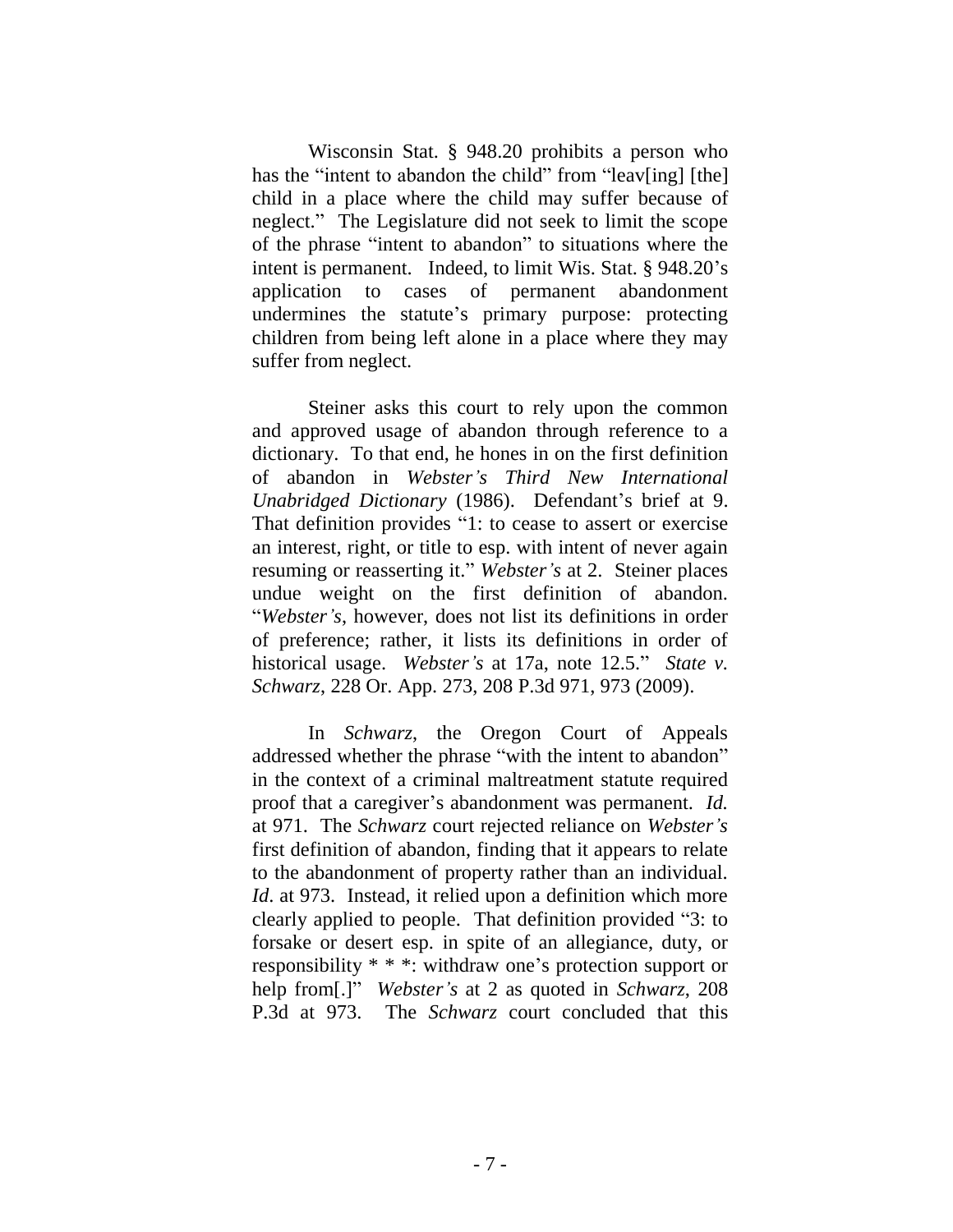definition does not suggest that the "abandonment be permanent." *Id.* at 974. *<sup>2</sup>*

This Court should find the reasoning in *Schwarz* persuasive and conclude the intent to abandon does not require intent to "permanently" abandon the child. Wisconsin Stat. § 948.20 prohibits a person from leaving a child in a place where the child could suffer because of neglect without regard to the period of time the person intends to leave the child. The focus of the phrase "intent to abandon" should be construed in the context of what is prohibited: "leav[ing] any child in a place where the child may suffer because of neglect." *Id.* The potential for harm to the child ("suffering from neglect") occurs whether the person responsible for a child<sup>3</sup> intentionally leaves the child for an hour or forever.

Steiner relies upon *State v. Wilson*, 287 N.W.2d 587 (Iowa 1980), which interpreted Iowa's abandonment statute. The Iowa Supreme Court defined "abandonment" to mean "an intention to leave the child permanently, as distinguished from temporary neglect." *Id*. at 589. The Iowa statute differs from Wis. Stat. § 948.20. The Iowa statute applied only to persons who had a specific duty such as a parent and focused on conduct that either

 $\overline{a}$ 

<sup>2</sup> In *Schwarz*, the defendant asked the Oregon Court of Appeals to rely upon an earlier decision that suggested that its child abandonment statute required proof of an intent to permanently forego parental duties. The court characterized the language from the prior decision as dictum, finding that the prior decision did not explain the source of the "permanent" requirement. *Schwarz*, 208 P.3d at 974.

<sup>3</sup> Wisconsin Stat. § 948.20 applies regardless of the child's age. However, in assessing whether a child would suffer neglect, a jury may certainly consider age. A ten year old is not likely to suffer neglect if left alone at home for several hours as a ten year old can take care of basic needs and may know how to call 911 in an emergency. A three year old still lacks the ability to take care of the most basic needs. With respect to infants and toddlers, even a short term absence creates a significant potential that the child may suffer neglect when an adult leaves them unattended in a place.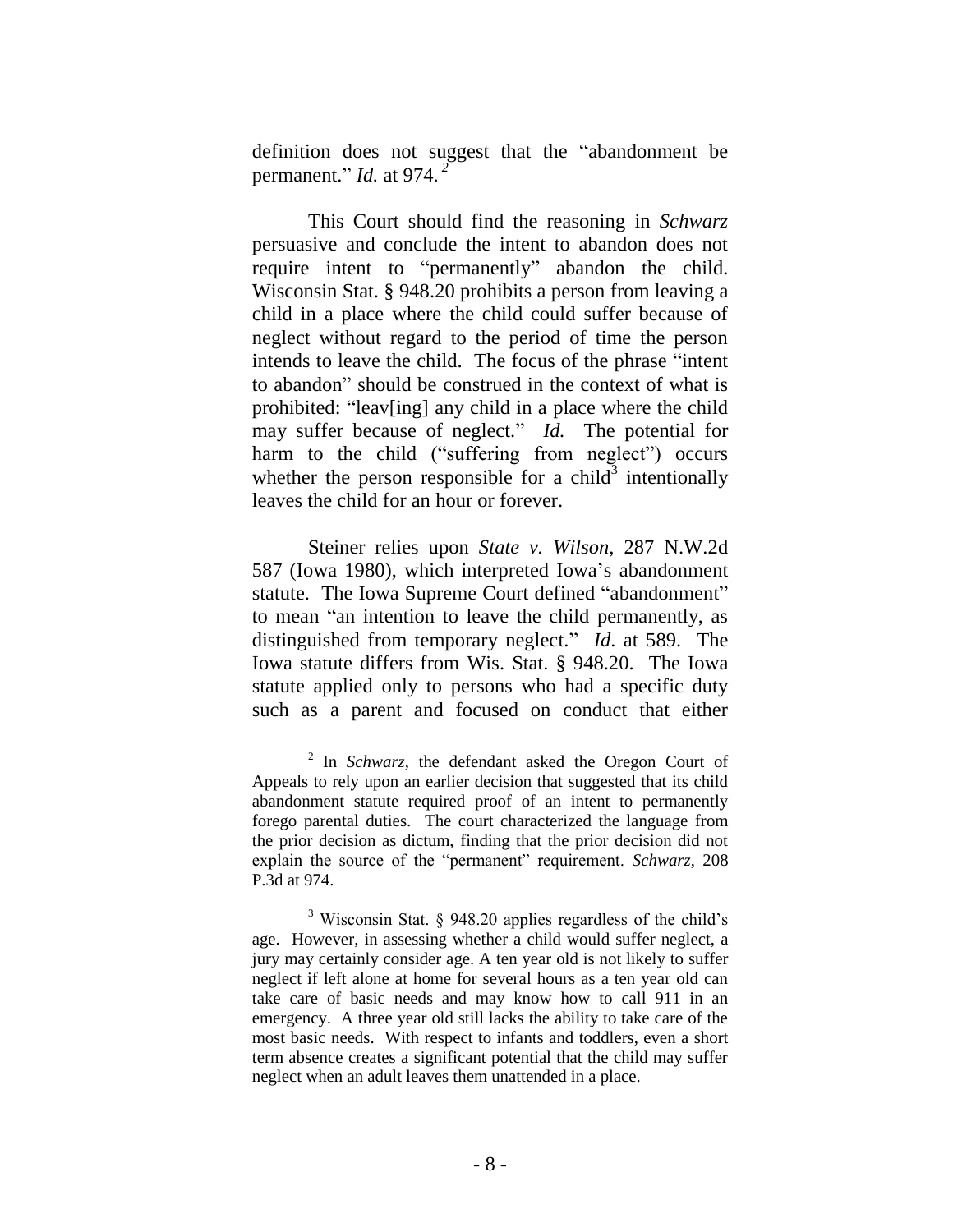knowingly or recklessly exposed the victim to a hazard or danger. *Wilson*, 287 N.W.2d at 588. Wis. Stat. § 948.20 applies to any person.

More importantly, in interpreting its criminal abandonment statute, the Iowa Supreme Court relied heavily upon the express definition of "abandonment of a child" that appeared in a statute designating abandonment as a grounds for finding a child in need of assistance. Iowa Stat. § 232.2(5)(a), the Code 1979, defined "abandonment of a child" to mean "the permanent relinquishment or surrender, without reference to any particular person, of the parental rights, duties, or privileges inherent in the parent-child relationship." *Wilson*, 287 N.W.2d at 588. Unlike Iowa, Wisconsin's child protective placement statute does not limit abandonment to circumstances involving "permanent relinquishment or surrender." *See* Wis. Stat. § 48.13(2). In this context, the Wisconsin Jury Instructions Committee defines abandonment with regard to the potential risk of harm to the child that the abandonment poses rather than whether the abandonment is temporary or permanent. See Wis. JI-Children  $210$  (2013).<sup>4</sup> Under the circumstances, the *Wilson* court's requirement that abandonment be permanent is not persuasive when it comes to interpreting "intent to abandon" as used in Wis. Stat. § 948.20.

 $4$  Wis. JI-Children 210 provides, in relevant part:

<sup>&</sup>quot;Abandonment" means that the parent(s) separated (himself)(herself)(themselves) from (his) (her)(their) child under circumstances which show a lack of reasonable parental concern for the wellbeing, support, or care of (his)(her)(their) child during the period of time alleged in the petition.

You are to examine all the circumstances surrounding this separation including its duration or whether it created any foreseeable danger for the child.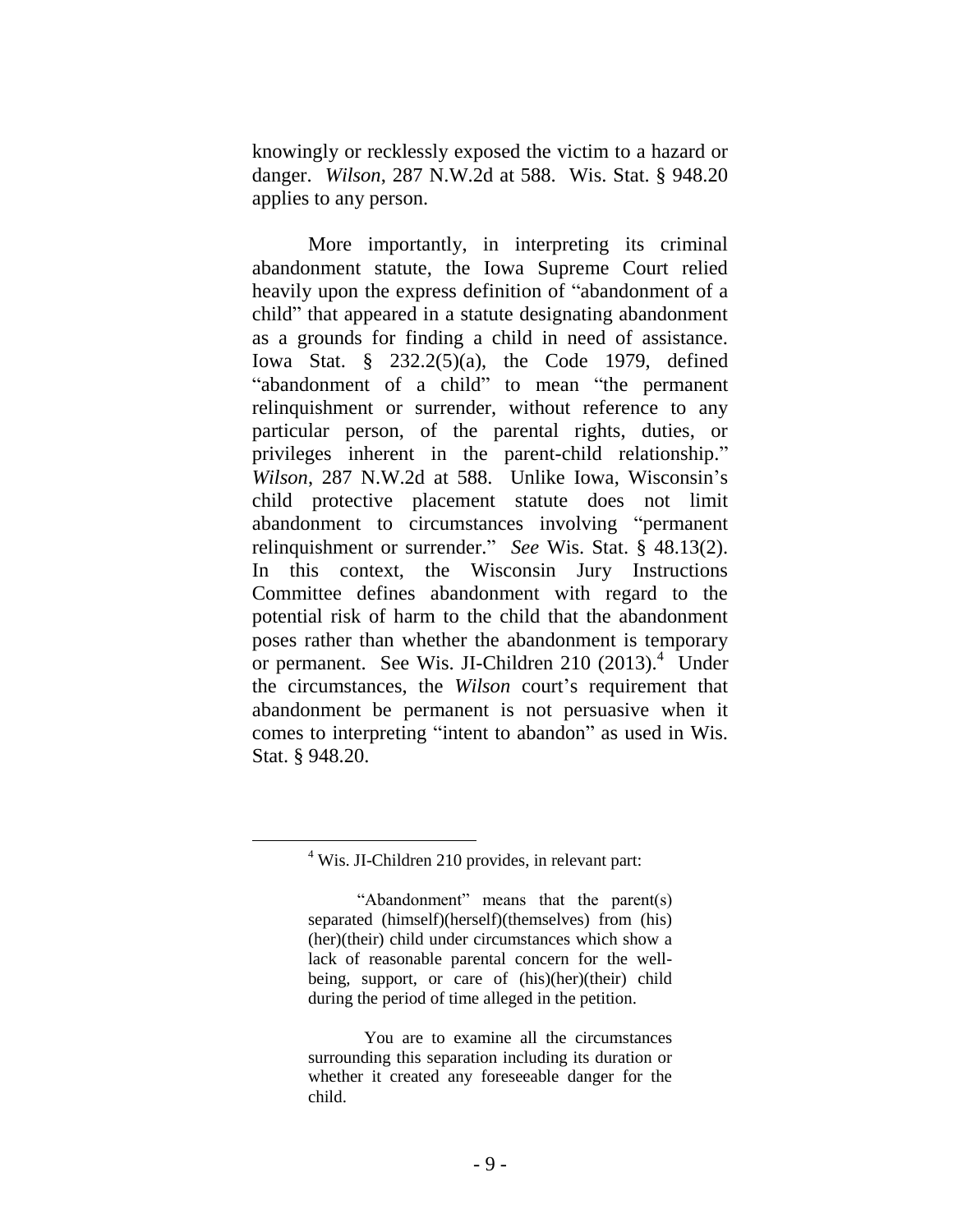Steiner suggests that the only way to logically harmonize the neglect and abandonment statutes is to limit application of the child abandonment statute to those situations where there is "intent to leave the child permanently in a place where the child may suffer neglect . . ." Defendant's brief at 13. When the intent to leave the child is only temporary, then Steiner asserts only child neglect has occurred and the child abandonment statute would not apply. *Id.*

The state disagrees. The child abandonment and neglect statutes may be harmonized without requiring that child abandonment require proof that a person intended to "permanently" abandon the child. Child abandonment, as defined in Wis. Stat. § 948.20, and child neglect, as defined in Wis. Stat. § 948.21, may overlap with one another and reach related conduct. However, each requires proof of different elements that the other does not. Child abandonment requires proof that a person actually intended to abandon the child by leaving the child in a place where the child may suffer from neglect. Child neglect does not. A person could neglect a child while the child remains in the person's presence. Child neglect also requires proof that the person who neglected the child is "responsible for the child's welfare." *See* Wis. Stat. § 948.01(3). In contrast, child abandonment applies whether or not the person is responsible for the child's welfare. Wis. Stat.  $\frac{6}{9}$ 948.20.<sup>5</sup>

 $5$  The state appropriately charged Steiner with both abandonment of a child and child neglect. See Wis. Stat. § 939.65. Because each offense requires proof of a fact for conviction which the other does not, the trial court appropriately entered judgments of convictions as to both. See Wis. Stat. § 939.71. Further, because abandonment of a child and child neglect do not constitute the same offense under the *Blockburger* test, double jeopardy does not bar convictions for both. *See State v. Lasky*, 2002 WI App 126, ¶ 9, 254 Wis. 2d 789, 646 N.W.2d 53.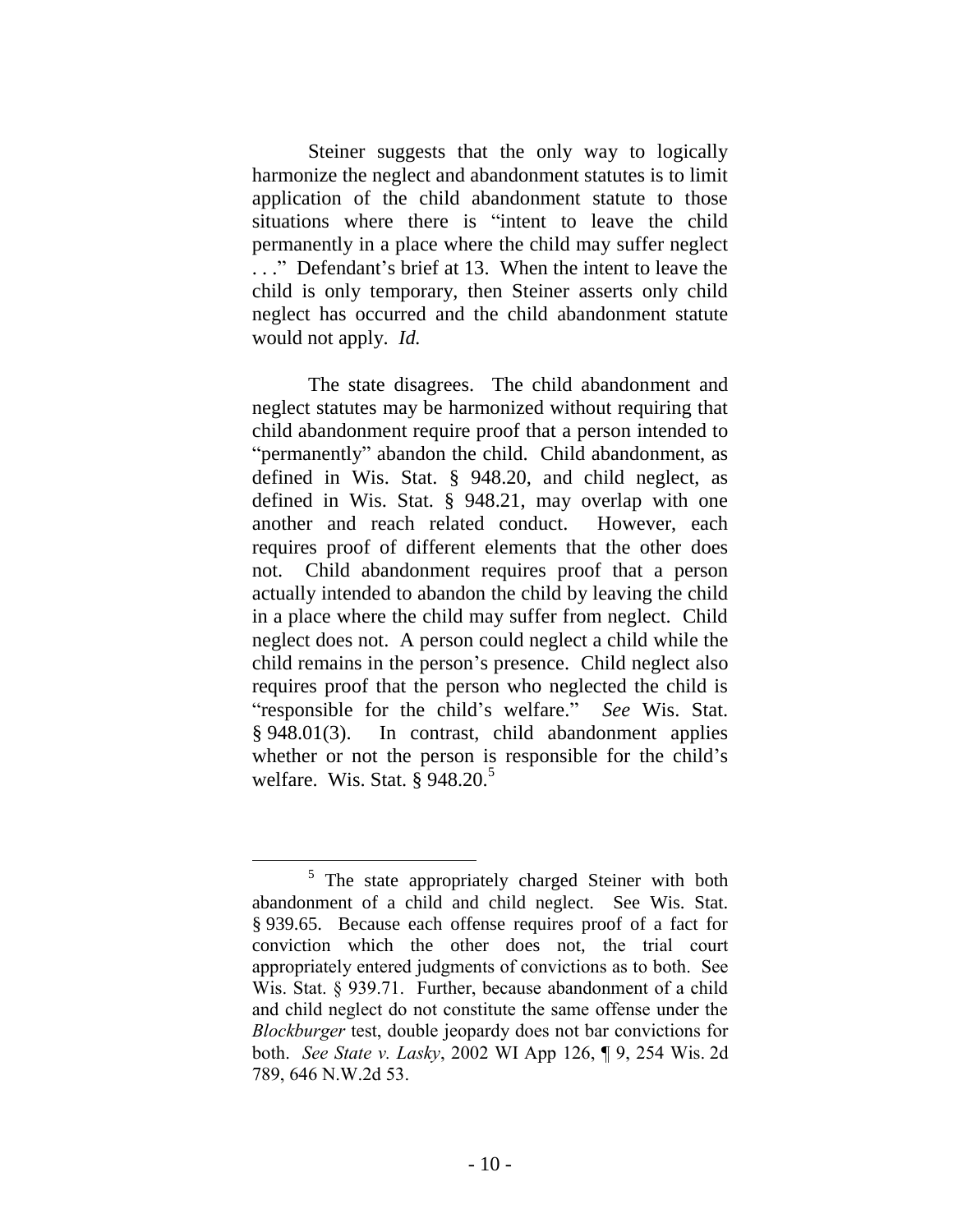Steiner also suggests that his proposed definition of abandon is supported by the definition of abandon that appears in Wis. JI-Criminal 1465A (2003), which creates an affirmative defense to the felony offense of operating an automobile without the owner's consent. The instruction defines abandon in part to mean "permanently given up possession of the vehicle." However, the committee's insertion of the word "permanently" is not based upon the plain language of Wis. Stat. § 943.23(3m) upon which it is based. That subsection only requires that "the defendant abandoned the vehicle without damage within 24 hours after the vehicle was taken. . ." *Id*. How the Wisconsin Jury Instruction Committee defines a statutory term used in a different statute related to an abandoned vehicle is hardly instructive as to how this Court should define abandon in the context of Wis. Stat. § 948.20.

In other contexts, the Legislature has demonstrated the ability to differentiate between permanent and temporary elements in criminal statutes. For example, Wis. Stat. §  $943.20(1)(a)$ , the crime of theft (taking and carrying away) requires proof that the actor intended to "permanently" deprive the person of movable property. *See also* Wis. Stat § 948.04 (causing mental harm to a child, "temporary or permanent control"); Wis. Stat. § 940.225(2)(c) (second degree assault against a person "temporarily or permanently incapable of appraising the person's conduct"); and Wis. Stat. § 940.31(2)(b) (kidnapping "if the victim is released without permanent physical injury"). Certainly, if the Legislature had sought to limit Wis. Stat. § 948.20's reach to only those circumstances in which the state demonstrates that a person intended to "permanently" abandon the child, it knew how to do so.

Relying upon *State v. Neuser*, 191 Wis. 2d 131, 528 N.W.2d 49 (Ct. App. 1995), Steiner asserts that the prosecutor improperly instructed the jury by telling the jurors that abandon does not mean an intent to leave a child permanently. Defendant's brief at 14-15.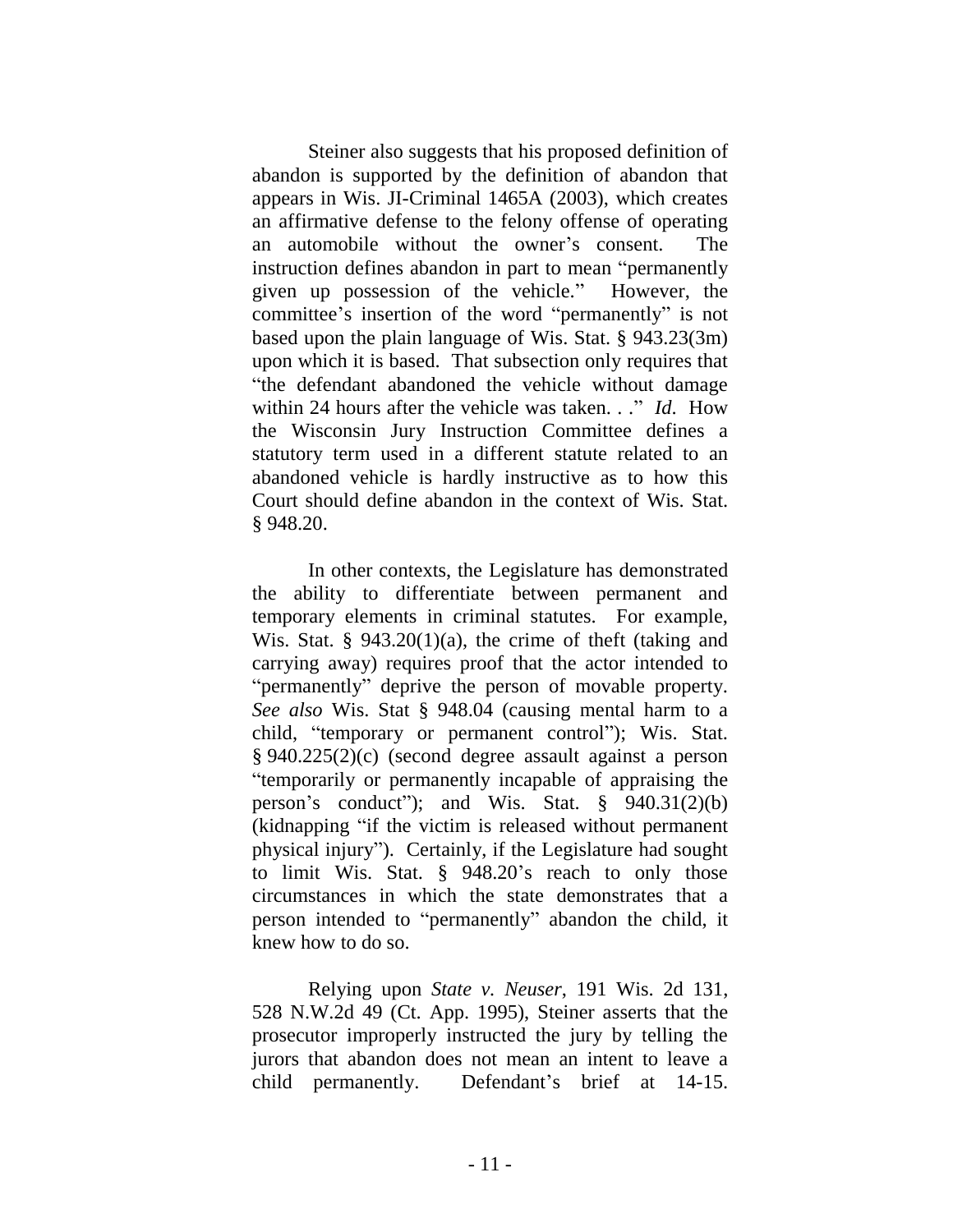"Generally, counsel is allowed latitude in closing argument and it is within the trial court's discretion to determine the propriety of counsel's statements and arguments to the jury." *Neuser,* 191 Wis. 2d at 136. The prosecutor here did not commit error. For the above reasons, he did not misstate the law. Further, he also did not presume to speak for the trial court (91:68). As such, the prosecutor's closing argument was entirely appropriate.

> E. The state presented sufficient evidence from which the jury could conclude that Steiner abandoned his three year old son, DJS, in a place where DJS could have potentially suffered because of neglect.

Applying the highly deferential standards for appellate review of the sufficiency of the evidence, this Court should find that the state presented sufficient evidence to convict Steiner of abandonment of a child. *See State v. Poellinger*, 153 Wis. 2d 493, 451 N.W.2d 752 (1990). The state satisfied each of the three elements for the crime of abandonment of a child. See Wis. JI— Criminal 2148 (2003).

First, DJS was a three year old child. Steiner acknowledged as much (90:215-16).

Second, the defendant left the child in a place where the child may have suffered from neglect. Officer Sedevie's testimony adequately demonstrates that DJS was left in a place where DJS may have suffered neglect. On April 13, 2011, Holmen Police Officer Crystal Sedevie responded to a dispatch to the defendant's residence (90:67). Upon arriving at the residence, she observed the blinds were down and was unable to make contact with anyone inside the residence (90:67-68). Sedevie then made contact with Johnson-Zabel in the neighboring duplex. Johnson-Zabel informed her that she suspected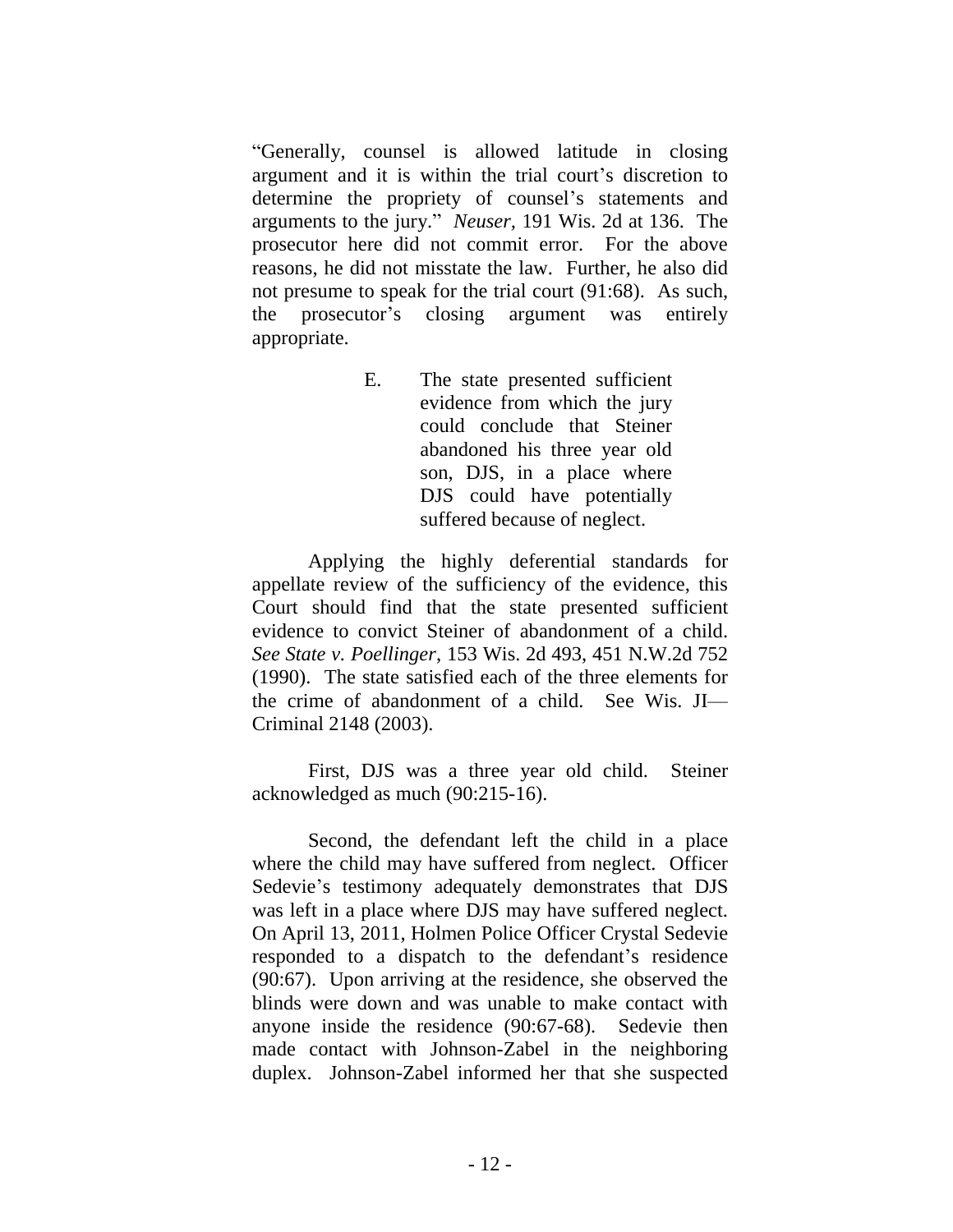that a three year old was home alone. Sedevie then entered the residence through an unlocked front door (90:68). When she went upstairs, she observed a black rubber tie down attached to a doorknob which was fastened to something. Sedevie used both hands to pull the tie off and opened the door. She observed three year old DJS inside (90:69). Sedevie described DJS as holding his tan blanket. His sweat pants were extremely soiled, with an overpowering odor of feces and urine. She observed trash, broken pieces and broken toys, and torn up paper all over (90:69-70). She did not observe clothes, food, water or a sippy cup in the room (90:70). Sedevie attempted to speak with DJS (90:71). After clearing the residence, Sedevie then located clean clothes in the basement and changed the diaper (90:71). Sedevie noted that the diaper was extremely soiled. The urine had started to run out of the diaper. Based on her experience, "it was not a fresh dirty diaper" (90:72). Sedevie described him as "pretty much starving" and described how he "dove into" a bowl of gold fish crackers (90:72- 73). Steiner further admitted it was not safe to leave a three year old alone (90:215-16). Certainly, the record demonstrates that Steiner left DJS in a place where DJS in fact suffered through neglect.

Third, Steiner abandoned DJS, when he left DJS unattended for almost an hour and a half. According to the dispatch log, Sedevie indicated that the dispatch occurred at 1:04 p.m. and that Steiner arrived at the residence at approximately 2:30 p.m. (90:72, 81). Steiner admitted leaving DJS in the residence when he left to attend to an appointment (90:176). Based upon his daughter GS's testimony that he would tie DJS door closed when Steiner left the residence (91:17), and Steiner's act of securing the door when he went to his appointment, Steiner demonstrated an intent to abandon DJS.

While Steiner may certainly have intended to return home, he intentionally abandoned DJS by leaving DJS in a place where DJS suffered from neglect. In the period of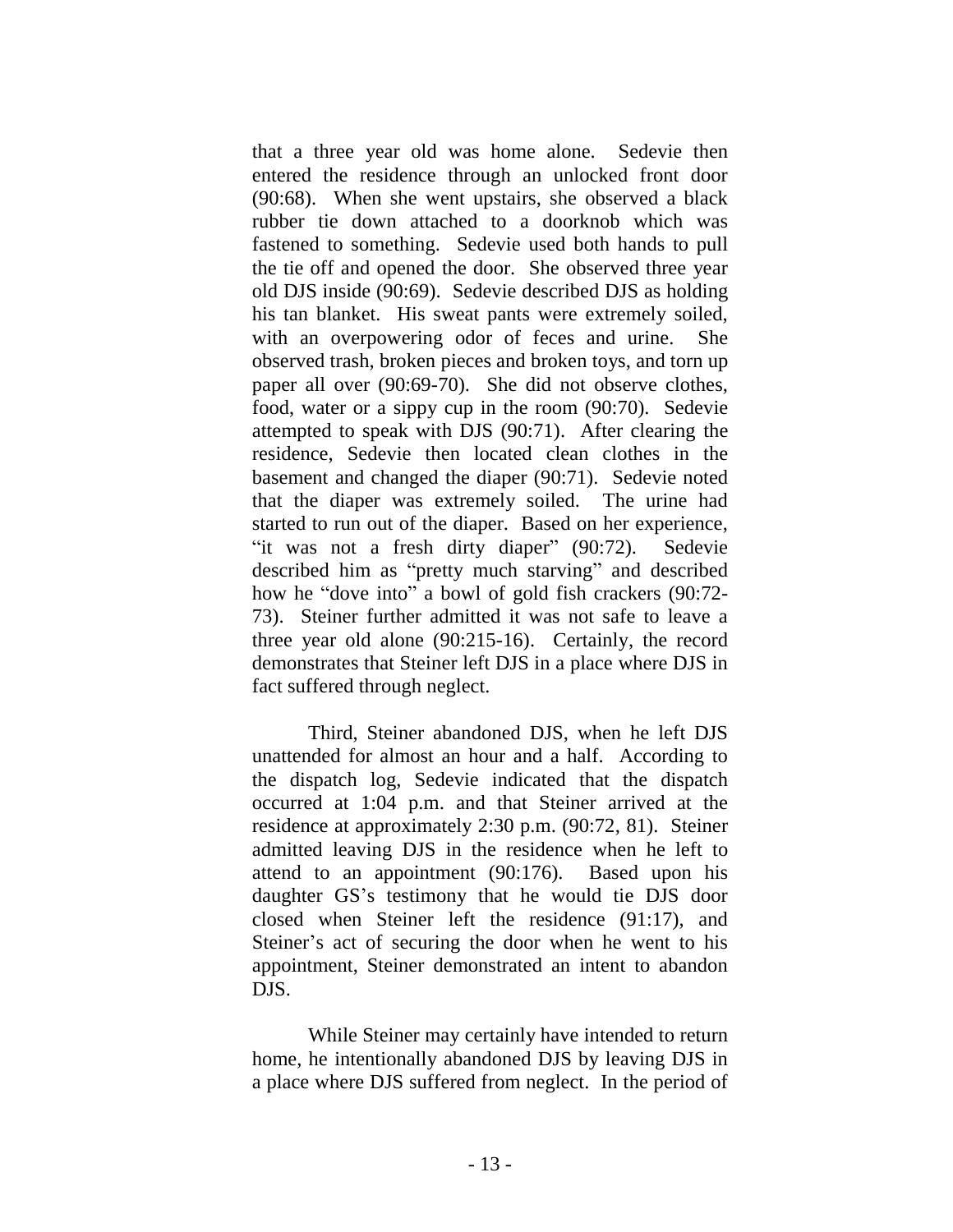time that Steiner was absent, DJS was locked inside a bedroom with a full and soiled diaper and without nourishment. Viewing the evidence in a light most favorable to the state, the jury had sufficient evidence from which it could reasonably find Steiner guilty of abandonment of a child.

> F. This Court should not exercise its discretionary authority and reverse Steiner's conviction under Wis. Stat. § 752.35.

In a single paragraph, Steiner requests this court to exercise its discretionary authority and reverse his conviction pursuant to Wis. Stat. § 752.35. Defendant's brief at 16. Steiner has inadequately developed this argument to merit this Court's consideration of the claim. *State v. Pettit*, 171 Wis. 2d 627, 646, 492 N.W.2d 633 (Ct. App. 1992).

Steiner has failed to articulate why this Court should exercise its discretionary reversal power. This is a power that appellate courts exercise "'infrequently and judiciously'" in exceptional cases. *State v. Avery,* 2013 WI 13, ¶ 38, 345 Wis. 2d 407, 826 N.W.2d 60 (citations omitted). Because the intent to abandon may be temporary rather than permanent, the case as argued to the jury did not prevent the real controversy from being tried.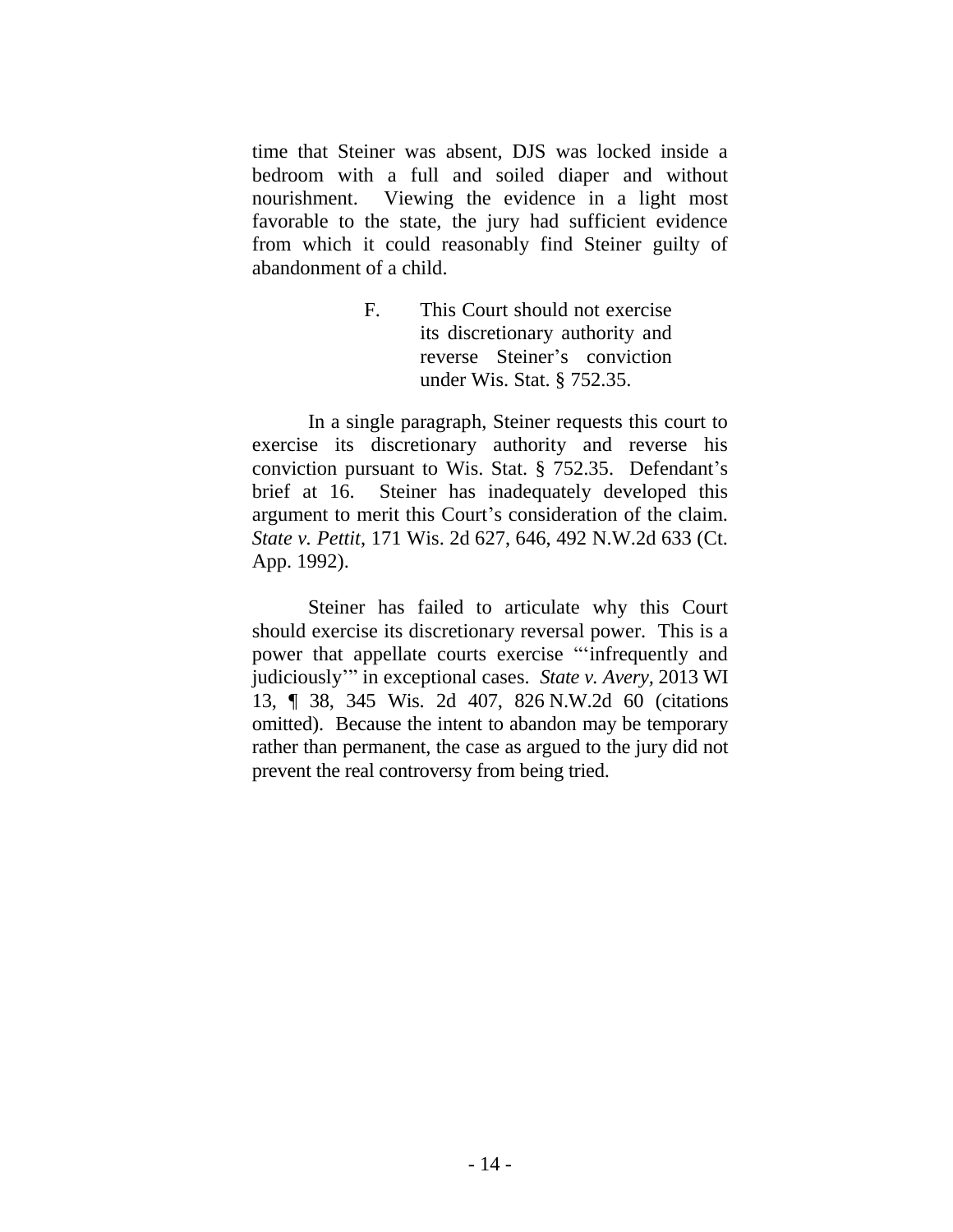#### **CONCLUSION**

For the above reasons, the state respectfully requests this Court to affirm the judgment of conviction and order denying post-conviction relief.

Dated this 21st day of March, 2014.

Respectfully submitted,

J.B. VAN HOLLEN Attorney General

DONALD V. LATORRACA Assistant Attorney General State Bar #1011251

Attorneys for Plaintiff-Respondent

Wisconsin Department of Justice Post Office Box 7857 Madison, Wisconsin 53707-7857 (608) 267-2797 (608) 266-9594 (Fax) latorracadv@doj.state.wi.us